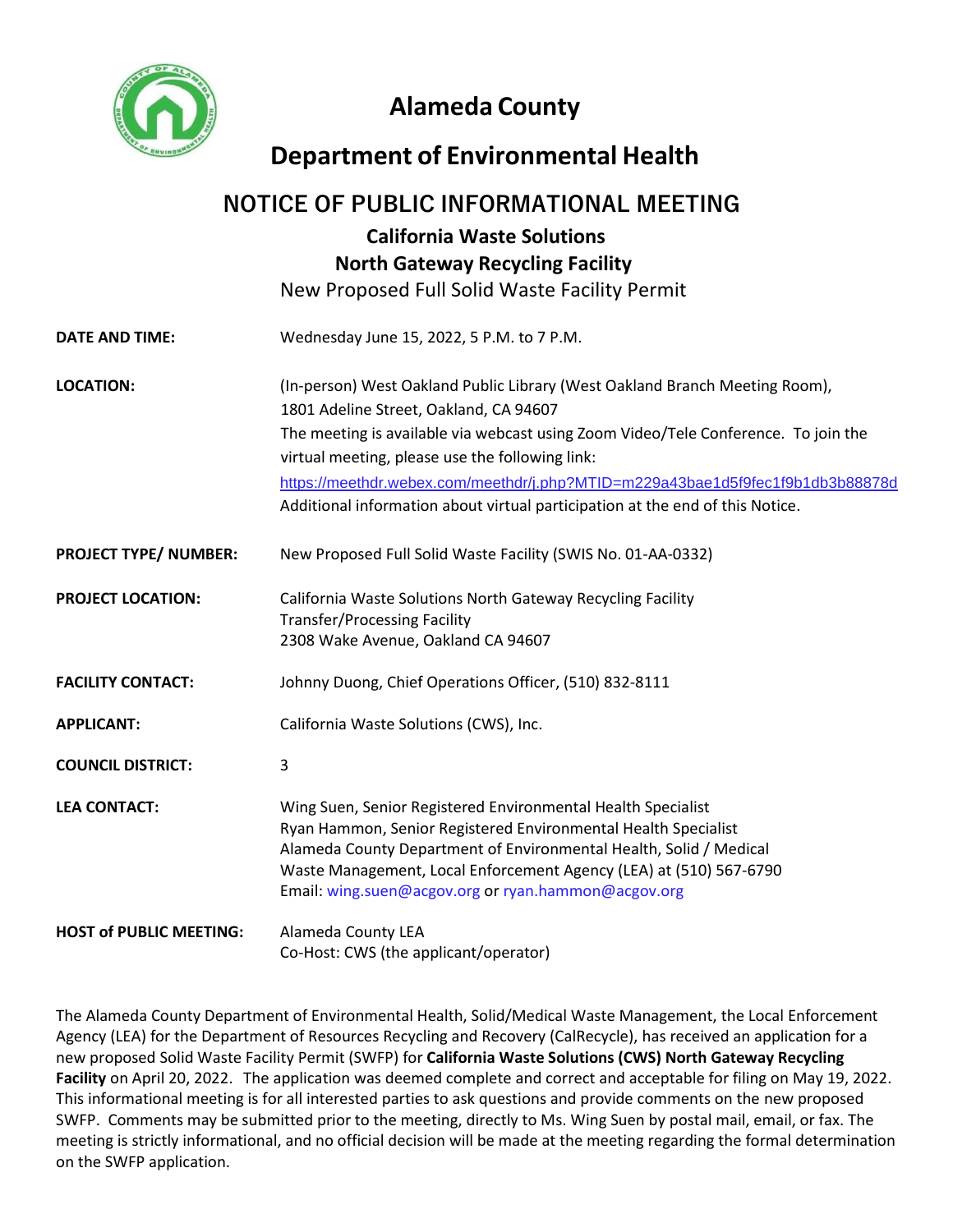## **Project Description:**

**California Waste Solutions (CWS) North Gateway Recycling Facility** will be a new material recycling facility. The application package submitted by CWS to apply for a new SWFP proposes the following:

- The new facility will receive, process, and transfer up to 850 tons per day of multiple material streams, including source-separated and mixed residential and commercial recyclable material;
- The new facility allows for a maximum traffic volume of up to 308 trips per day;
- The new facility encompasses 14.38 acres within the City of Oakland GATEWAY INDUSTRIAL DISTRICT ZONE (D-GI);
- The new facility will be comprised of an Administrative Office, a Material Recovery Facility (MRF) Area, Material Receiving and Process Area, Bale Storage, and Truck Maintenance;
- The new facility is not permitted to receive and does not intend to receive loads of mixed municipal solid waste, bulky waste (furniture, mattresses, etc.), construction and demolition material, pressure treated lumber, waste tires, scrap metal, white good/appliances, biosolids, green waste, food waste or wood waste for any purpose including processing or transfer to disposal;
- The new facility will not be open to the general public.

CWS will be combining and relocating to the **North Gateway Recycling Facility** its existing recycling facilities operating under the Registration Permits issued on **February 2, 2018 for 3300 Wood Street, Oakland** and on **September 25, 2018 for 1820 10th Street, Oakland**.

### **Purpose of the Meeting:**

This Public Informational Meeting is for any interested parties to learn more about the new proposed SWFP and to provide comments on the LEA's proposed action for a new SWFP. The decision to issue or not to issue the new proposed SWFP must be made by the LEA within 120 days of the date the application was deemed complete as required by Statute. Prior to the issuance of the SWFP, the LEA must request and receive concurrence from CalRecycle. If you wish to be notified of the CalRecycle meeting at which it will consider whether to concur in the LEA's proposed SWFP, please notify the LEA in writing no later than June 20, 2022.

This co-hosted meeting is a combined public meeting with the LEA and the applicant, CWS, pursuant to 27 C.C.R. § 21660.2(a) and 27 C.C.R. § 21570(g).

## **For Additional Information:**

Additional information about the application is available for public review during regular business hours (8:30 am to 5:00 pm) at the Alameda County Department of Environmental Health located at 1131 Harbor Bay Parkway, Alameda, CA. 94502. To review a copy of the application and supporting documents, please contact the LEA: Wing Suen (wing.suen@acgov.org) and Ryan Hammon (ryan.hammon@acgov.org).

## **Written Comments and Availability of Appeals:**

Written comments may be submitted to the LEA as provided above. Any appeal will be processed in accordance with and pursuant to Public Resource Code Section 44307 and 44310. For additional information, you may contact the LEA or review regulations on-line at

[http://leginfo.legislature.ca.gov/faces/codes\\_displaySection.xhtml?lawCode=PRC&sectionNum=44307](http://leginfo.legislature.ca.gov/faces/codes_displaySection.xhtml?lawCode=PRC§ionNum=44307) and [http://leginfo.legislature.ca.gov/faces/codes\\_displaySection.xhtml?lawCode=PRC&sectionNum=44310.](http://leginfo.legislature.ca.gov/faces/codes_displaySection.xhtml?lawCode=PRC§ionNum=44310)

This public notice was prepared pursuant to Title 27, California Code of Regulations (27 C.C.R.), Section 21660.3.